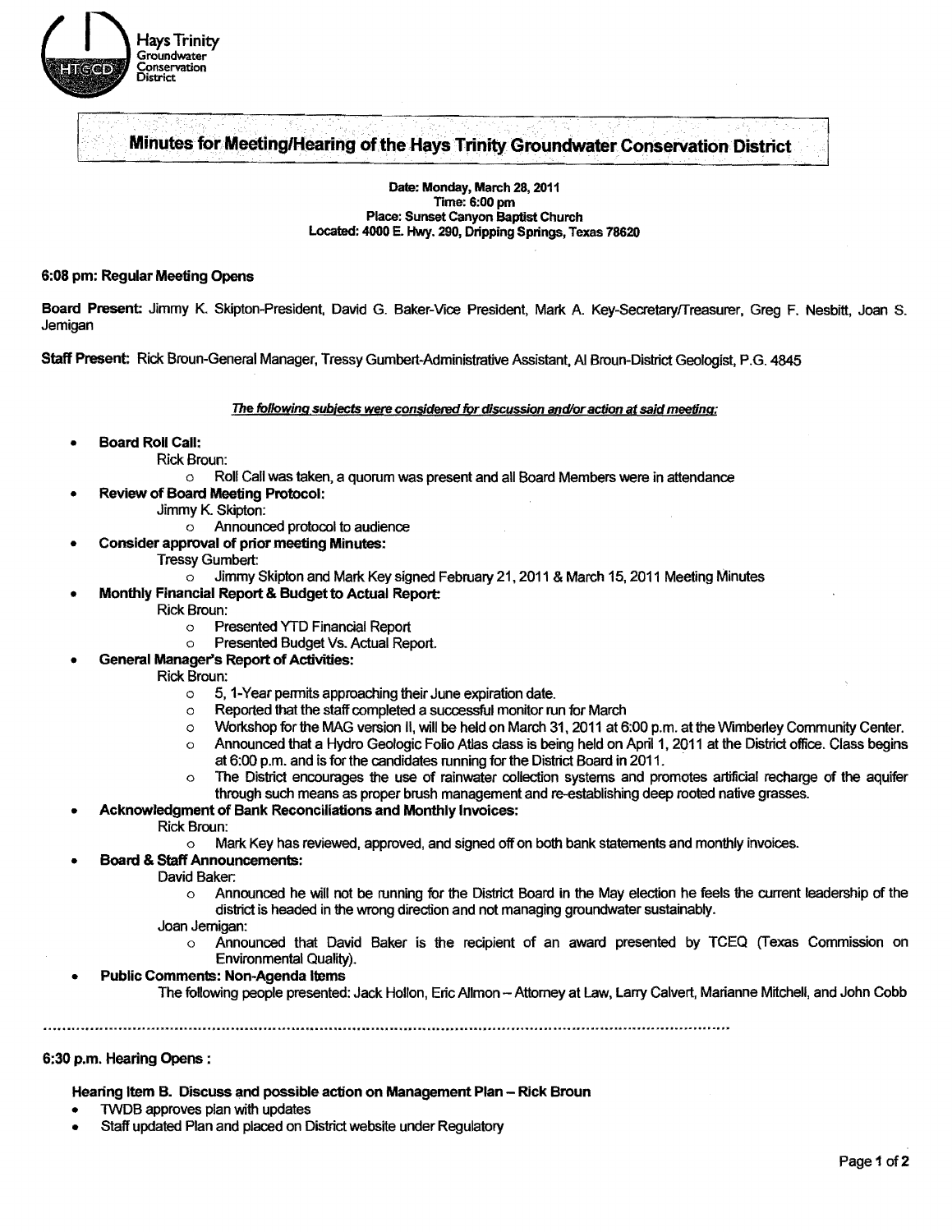# March 28, 2011 Board Minutes continued

# Board:

| David Baker |  |
|-------------|--|
|-------------|--|

- $\circ$  The Management Plan is incomplete as a MAG has not yet been adopted.<br> $\circ$  Request the Board to hold off on issuing any now or expanded water norm.
- Request the Board to hold off on issuing any new or expanded water permits until the Managed Available Groundwater (MAG) has been finalized and approved by Texas Water Development Board and GMA-9.

Jimmy Skipton

- o We are mandated by the state to develop a Management Plan<br>o TWDB has approved the District Management Plan
- o TWDB has approved the District Management Plan<br>O The Management Plan may be undeted at any time
- The Management Plan may be updated at any time.

#### Motion

Jimmy Skipton: Approve Management Plan Greg Nesbitt: Seconded motion Vote: 5-0 in Favor (David Baker, Jimmy Skipton, Mark Key, Greg Nesbit, & Joan Jemigan)

# Public Comments:

No public comment provided

6:47 p.m. Hearing Closed

......................................................................................................................................................................................"

#### Agenda Items:

2. Discuss and possible action on HTGCD (District) Education Committee - Joan Jernigan & Mark Key

#### Board:

Joan Jemigan

- o Committee is working on education program for adults and children<br>One of the committee members has been tasked with developing and
- o One of the committee members has been tasked with developing an outline for the educational video.<br>O clean will be presenting the video "When the Water Tap Runs Dry" on April 13, 2011 at 6:00 p.m. in the
- Joan will be presenting the video "When the Water Tap Runs Dry", on April 13, 2011 at 6:00 p.m. in the Blanco room at the Wimberley Community Center.

# Public Comments:

No public comments provided

.......................................................................................................................................... It ..............................................................

# 6:51 p.m. Pre-liearing Conference:

- A: Board to hear contested case submittals conceming Board approved permit for Wimberley Springs Partners Greg Ellis - Attomey at Law
	- Announced that Wimberley Springs Partner has filed a Motion to Determine That Protests and Requests for a Contested Case Hearing Were Not Filed Timely.
	- o Contested case requesters filed a Motion for a twenty (20) day Continuance of Consideration of Hearing Requests.
	- o Advised board on motion procedure and recommended that they allow each legal council to present their motion.
	- Eric Allmon Attorney at Law

o Requesters are seeking a continuance based on the late filing of Wimberley Springs Partners' Motion.

Russell Johnson - Attomey at Law

A ten (10) day provision does not exist in the District's rules authorizing individuals to file requests for contested case hearings. Rule 32 provides that the applicant may file a request for a contested case hearing within 10 days of receiving notice or the board's decision if the board has voted to issue the permit with conditions.

# Board:

- David Baker
	- o Wimberley Valley Watershed Association (WWWA) is one of the contested case requestors therefore I recuse myself from the discussion and vote.

Jimmy Skipton

- o Continuance granted.
- o Protest response briefdue by 5:00 p.m. Friday, April 1.
- o Reply briefing due by 5:00 p.m. Tuesday, April 5, 2011.
- o Special Meeting for Hearing Continuance will be held at 5:00 p.m. Thursday, April 7, 2011

# 7:20 p.m. Hearing Closed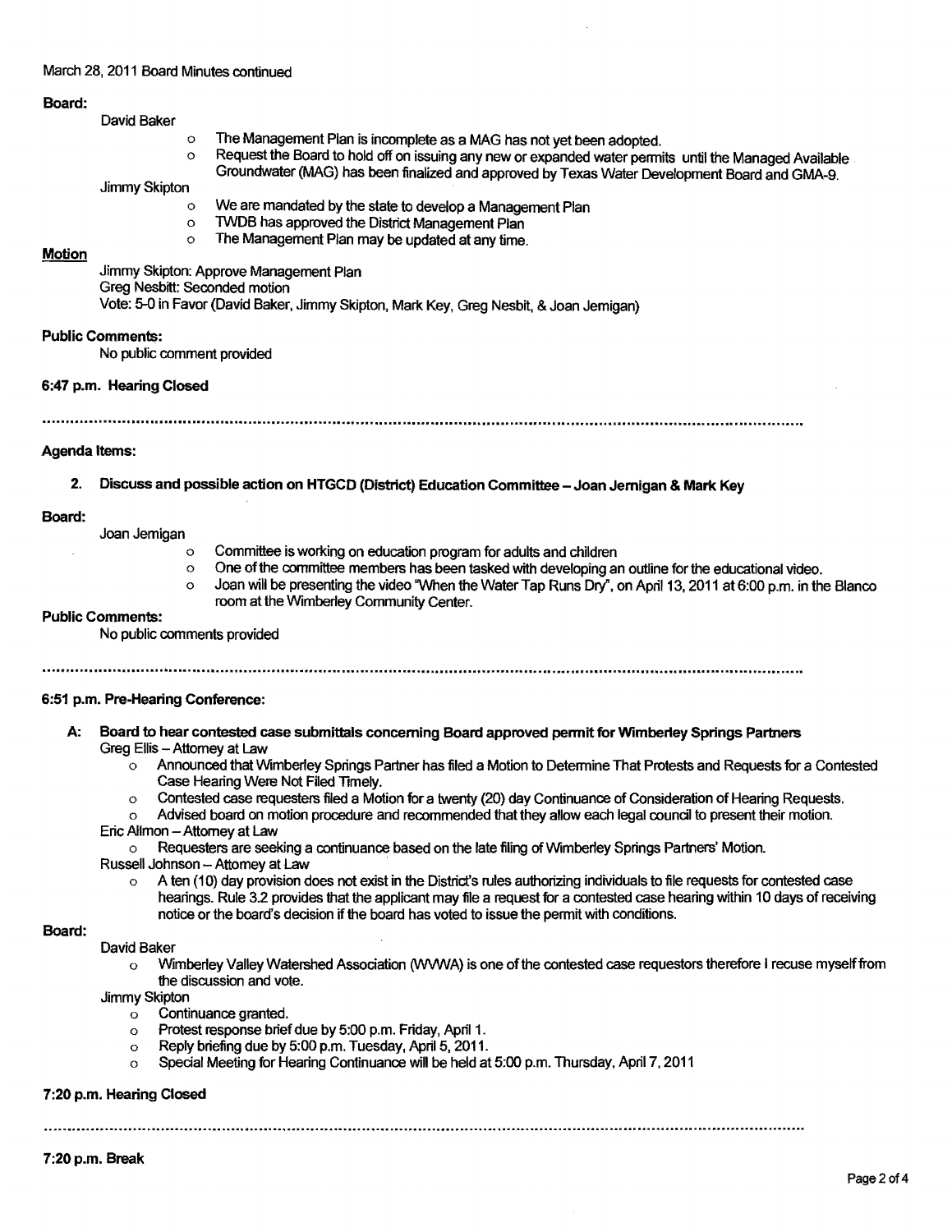# March 28, 2011 Board Minutes continued 7:28 p.m. Meeting Reconvenes

#### Agenda Items:

5. Discuss and possible action on Groundwater Legislation update.

Greg Ellis - Attorney at Law

- $\overline{\phantom{a}}$  Presented updates on Senate/House Bills that have been filed.<br>  $\overline{\phantom{a}}$  House Hearing will take place on the first or second Tuesday in
- o House Hearing will take place on the first or second Tuesday in April.<br>O Amendments have been added to Sunset Bill that effects the DEC pr
- Amendments have been added to Sunset Bill that effects the DFC process

#### Board:

- David Baker
	- o Has any bill been filed that would follow the stakeholders recommendations to enable the HTGCD to be property funded and to restore equal authority that other Groundwater Districts in Texas have under Chapter 36 ofthe Texas Water Code?

Greg Ellis

o The only Draft Bill I have seen does not indude property tax authority.

#### Public Comments:

No public comments provided

....................................... ,.~ ..........................................................................................................................."'" ................................

#### 9. Discussion only: Update on GMA10

#### Board:

#### David Baker

o Nothing to report on GMA 10.

..... a ..................................................................................................................................................................................................................................... ..

# 8. Discussion only: Update on GMA9

#### Board:

Jimmy Skipton

- o Attended a GMA9 meeting.
- o The MAG and DFC were discussed at the GMA9 meeting
- $\circ$  Jimmy announced that the District is sponsoring a MAG Workshop on March 31, 2011 from 6:00  $-$  8:00 p.m. at the Wimberley Community Center.
- 
- 7. Discussion and Possible Action on Equitable Allocation Strategy of MAG

#### Board:

- David Baker
	- o Withdrew agenda item at this time, will place it on future meeting agenda.
	-

#### 6. Discussion and Possible Action on Aqua Texas Line Loss Concerning Woodcreek and Woodcreek North

#### Board:

- David Baker
	- o Withdrew agenda item at this time, will place it on future meeting agenda.

# 3. Discussion and Possible Action on Mountain Crest I Aqua Texas

# Staff:

- Rick Broun
	- $\circ$  Met with Brent Reech to discuss actions taken by Aqua Texas to resolve leaks within Mountain Crest.

...................................................................... "..........................................................................................................................

o Compromised Settlement Agreement was also discussed and Aqua Texas has until April 6, 2011 to respond.